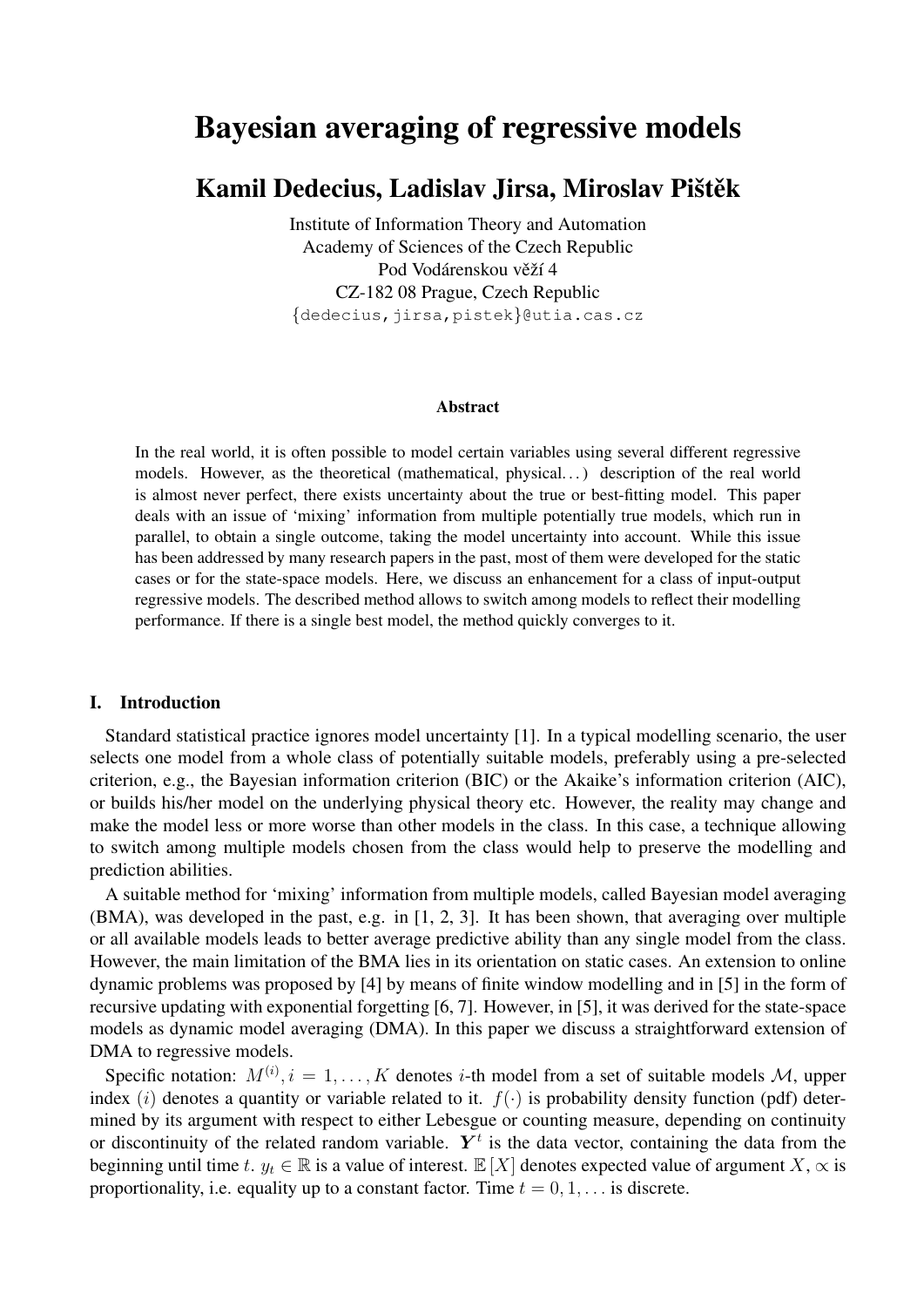# II. Bayesian model averaging (BMA)

Let's first describe the static case, when we gathered a batch of data until time  $t - 1$ , and the goal is to predict the next value  $y_t$ <sup>1</sup>. Suppose, that we have K regressive models  $M^{(i)}$  from a set of potentially suitable models M. The standard BMA addresses the situation when one of these models, say  $M<sup>l</sup>$  is correct and its parameter  $\theta^{(l)} \in \mathbb{R}^n$  is fixed, but unknown. Let us show, how to combine the information all the selected models carry, to obtain the best available description of the reality.

Let's describe the combined posterior probability density function (pdf) of  $y_t$ , given past data  $Y^{t-1}$ , as

$$
f(y_t|\mathbf{Y}^{t-1}) = \sum_{i=1}^K f(y_t|\mathbf{Y}^{t-1}, M^{(i)}) f(M^{(i)}|\mathbf{Y}^{t-1})
$$
(1)

i.e., the average of the posterior pdfs under each of the models considered, weighted by their posterior model probabilities, which, in turn, are given by the relation

$$
f(M^{(i)}|\mathbf{Y}^{t-1}) \propto f(\mathbf{Y}^{t-1}|M^{(i)})f(M^{(i)})
$$
\n(2)

where

$$
f(\mathbf{Y}^{t-1}|M^{(i)}) = \int f(\mathbf{Y}^{t-1}|\boldsymbol{\theta}^{(i)}, M^{(i)}) f(\boldsymbol{\theta}^{(i)}|M^{(i)}) d\boldsymbol{\theta}^{(i)}
$$
(3)

is integrated likelihood of model  $M^{(i)}$ ;  $\theta^{(i)}$  is a vector of its regression coefficients,  $f(\theta^{(i)}|M^{(i)})$  is a prior pdf of parameters  $\theta^{(i)}$  under  $M^{(i)}$  and  $f(M^{(i)})$  is prior probability that  $M^{(i)}$  is the true model under the assumption that one of the models from  $M$  is true. All probabilities are implicitly conditional on the set  $M$  of all models being considered [2].

From nonnegativity of the Kullback-Leibler divergence [8] follows, that averaging over all the models provides better predictive ability, as measured by a logarithmic score rule, then any single model  $M^{(i)}$  [2, 1]:

$$
-\mathbb{E}\left[\ln\left\{\sum_{i=1}^K f(y_t|\boldsymbol{Y}^{t-1}, M^{(i)})f(M^{(i)}|\boldsymbol{Y}^{t-1})\right\}\right] \leq -\mathbb{E}\left[\ln\left\{f(y_t|\boldsymbol{Y}^{t-1}, M^{(i)})\right\}\right]
$$
(4)

The logarithmic score was suggested by [9]. It assigns each event A a score of  $-\ln f(A)$ . The posterior pdfs average (1) has the following combined mean value and variance:

# Mean value

$$
\mathbb{E}\left[y_t|\boldsymbol{Y}^{t-1}\right] \approx \sum_{i=1}^K \hat{y}_i f(M^{(i)}|\boldsymbol{Y}^{t-1}),\tag{5}
$$

Variance

$$
\text{var}[y_t|\boldsymbol{Y}^{t-1}] \approx \sum_{i=1}^K \left( \text{var}\left[y_t|\boldsymbol{Y}^{t-1}, M^{(i)}\right] + \hat{y}_i^2 \right) f(M^{(i)}|\boldsymbol{Y}^{t-1}) - \mathbb{E}\left[y_t|\boldsymbol{Y}^{t-1}\right]^2,\tag{6}
$$

where  $\hat{y}_i = \mathbb{E}\left[y_t | \boldsymbol{Y}^{t-1}, M^{(i)}\right]$  [10]. This is the keystone of the BMA, however, we need to expand it for online recursive updating.

<sup>&</sup>lt;sup>1</sup>The use of BMA is not limited only to predictions, of course.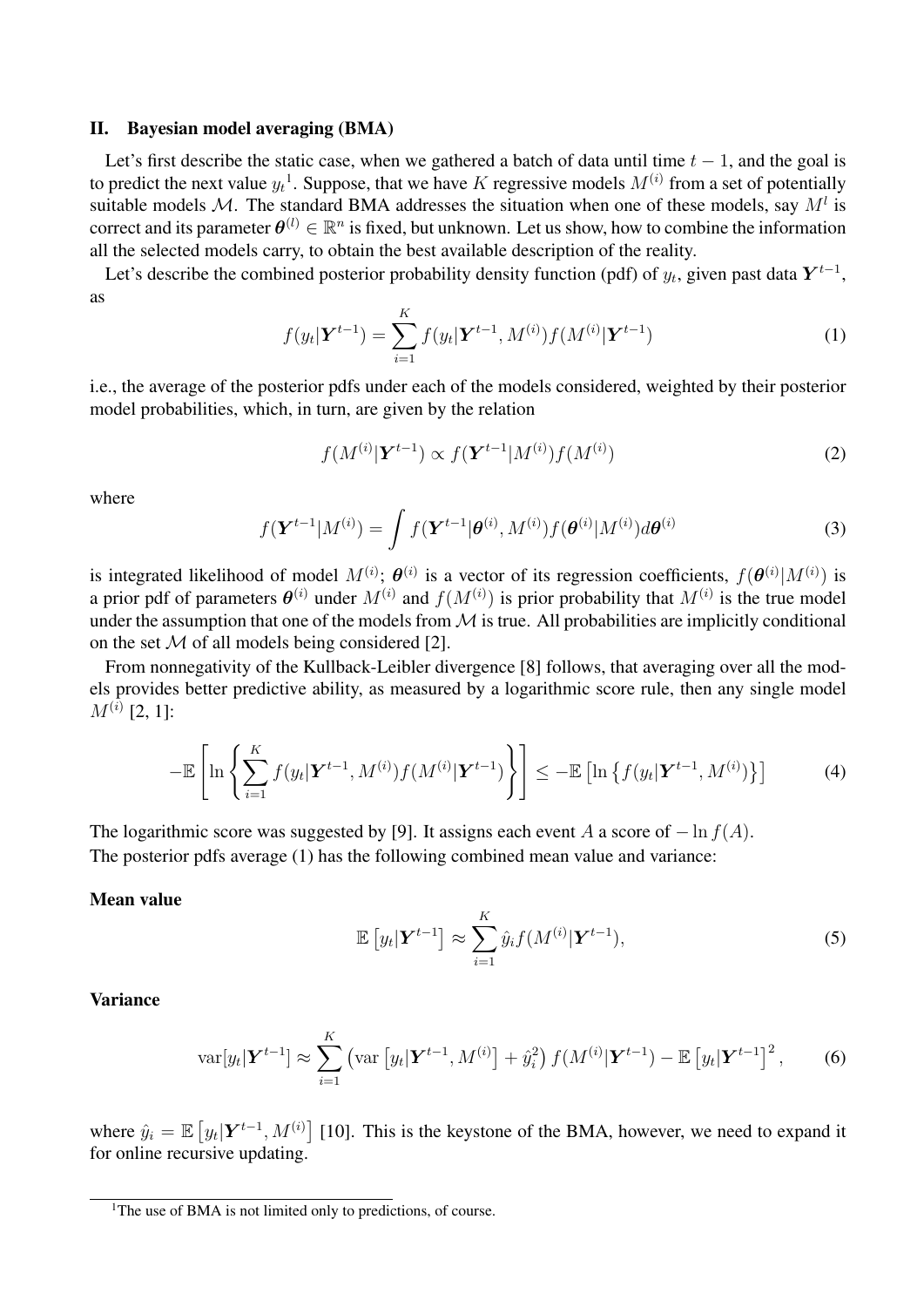#### III. Online approach

The static method is not directly applicable to online modelling of the quantity of interest, however, its expansion to enable it is almost straightforward. For the state-space models, it is derived, e.g., in [5]. This paper describes a generalized approach, suitable for the regressive models in the form

$$
f(y_t|\boldsymbol{Y}^{t-1},\boldsymbol{\theta}), \qquad \boldsymbol{\theta} \in \mathbb{R}^n, \tag{7}
$$

where the potentially multivariate parameter  $\theta$  can be either constant or time-varying. Its estimation is not a part of the topic addressed by this paper; it can be found, e.g., in [6, 11, 12] and many others.

For online decision of the probability of each model, let us introduce the weight of  $i$ -th model as follows:

$$
\omega^{(i)} = f\left(M_{t-1}^{TRUE} = M^{(i)} | \mathbf{Y}^{t-1}\right), \qquad \sum_{i=1}^{K} \omega^{(i)} = 1, \qquad \omega^{(i)} \in [0, 1], \tag{8}
$$

where  $M_{t-1}^{TRUE}$  is the true model at time  $t-1$ .

Remark 1. *For better understanding, we will denote the weights with extended time indices in the form*  $\omega_{t|t}$ , where the first index is related to time update and the second to data update of the quantity.

The initial weights in time instant  $t = 0$  must be specified by a user. It is possible to use either an expert information about the properties and suitability of each model and set them according to this information (or belief), or to set the weights as uniformly distributed, i.e.

$$
\omega_{0|0}^{(i)} = \frac{1}{K}, \qquad i = 1, \dots, K
$$
\n(9)

As the modelled reality might change, the true model is likely to change as well, which must be reflected by the weights. At this point, we are confronted with two issues:

- time update time evolution of weights, related to possible change of the true model,
- data update evolution of the weights caused by the new incoming data.

**Time update** The time update is sometimes referred to as model prediction. It allows us to reflect the transitions between models. The most straightforward approach would be to identify a Markov model of the transitions. In this case, let  $Q \in \mathbb{R}^{K \times K}$  be the transition matrix of the model with elements  $q_{ij} \in [0, 1]$ , denoting the probability of transition from model i to model j. Then, the rule for prediction of the future true model would read

$$
\omega_{t|t-1}^{(i)} = f\left[M_t^{TRUE} = M^{(i)}|\mathbf{Y}^{t-1}\right] = \sum_{j=1}^{K} \omega_{t-1|t-1}^{(j)} q_{ij},\tag{10}
$$

However, in most cases the Markov model is unknown and we have to replace (10) with some suitable alternative method. One of them is to let the data speak for themselves [6], increase the uncertainty of  $M_t^{TRUE}$  and only modify the weights to prevent their degradation to a singular case, when just one model is preferred over all others. For this purpose, two popular methods were selected – the stabilized exponential forgetting [11, 13] and the linear forgetting [13]. Both these methods modify the distribution of models weights and use an alternative information  $f^A(M^{(i)}|\boldsymbol{Y}^{t-1})$  about them. This information can be obtained, e.g., from an expert (cf. initial weights issue discussed above). If there is no useful alternative available, the user can get by just with a flat prior pdf, noninformative pdf etc. Let  $\alpha \in [0, 1]$  be the forgetting factor; the time update methods are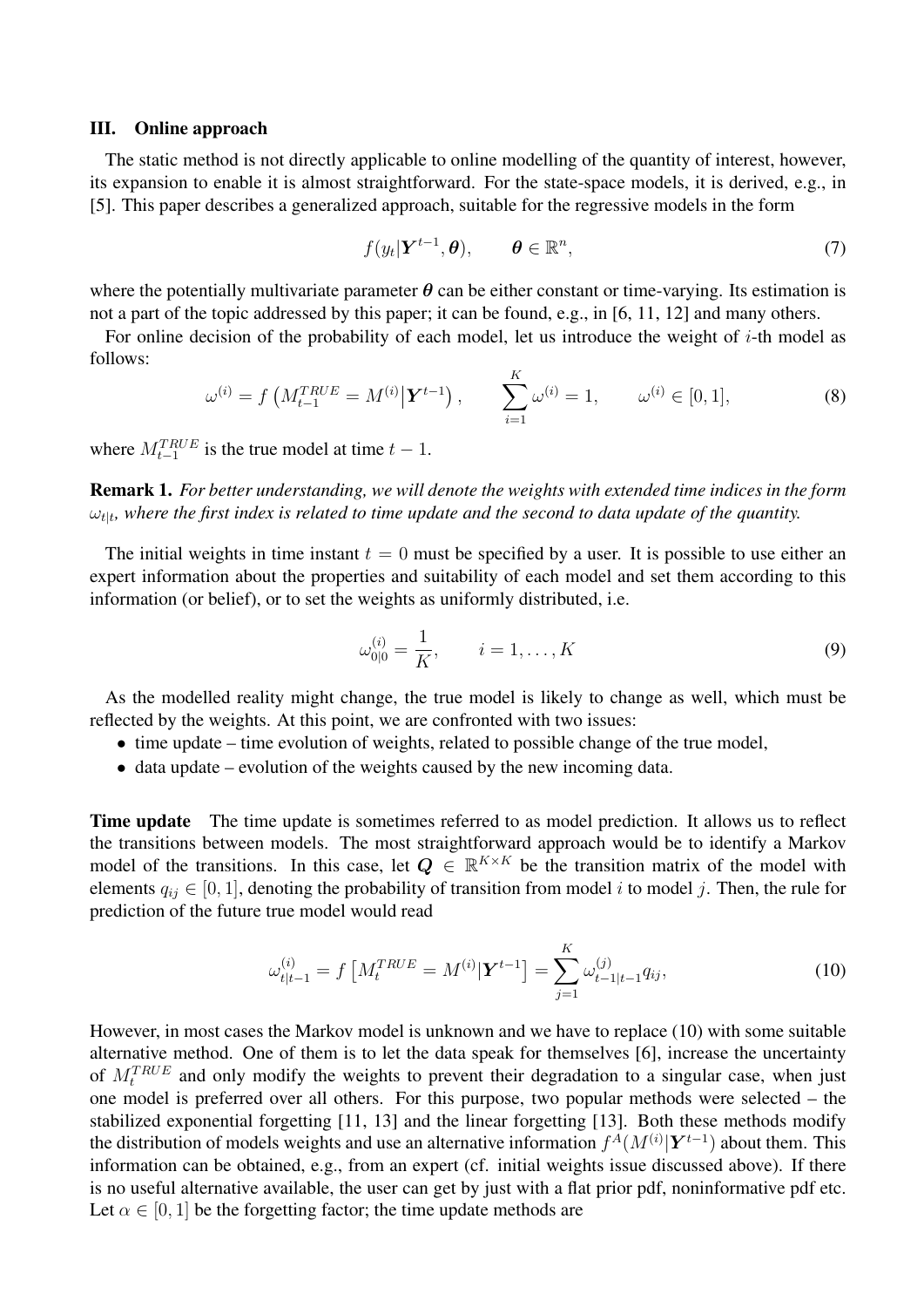• stabilized exponential forgetting

$$
\omega_{t|t-1}^{(i)} = \frac{\left(\omega_{t-1|t-1}^{(i)}\right)^{\alpha} \left[f^{A}(M^{(i)}|\mathbf{Y}^{t-1})\right]^{(1-\alpha)}}{\sum_{i=1}^{K} \left(\omega_{t-1|t-1}^{(i)}\right)^{\alpha} \left[f^{A}(M^{(i)}|\mathbf{Y}^{t-1})\right]^{(1-\alpha)}}
$$
(11)

• linear forgetting

$$
\omega_{t|t-1}^{(i)} = \frac{\alpha \omega_{t-1|t-1}^{(i)} + (1-\alpha)f^{A}(M^{(i)}|\mathbf{Y}^{t-1})}{\sum_{i=1}^{K} \left[ \alpha \omega_{t-1|t-1}^{(i)} + (1-\alpha)f^{A}(M^{(i)}|\mathbf{Y}^{t-1}) \right]}
$$
(12)

Usually, the forgetting factor  $\alpha$  is not lower than 0.95.

Data update The time update is followed by the data update, incorporating the knowledge about the new obtained data into the weight of each model  $M^{(i)}$ . This leads to the increase in the weights of the better models to the worse models. We follow the same rule as given in [4]

$$
\omega_{t|t}^{(i)} \propto \omega_{t|t-1}^{(i)} f(y_t | \boldsymbol{Y}^{t-1}, M^{(i)}), \tag{13}
$$

i.e., the weight of each model is scaled by the model's likelihood and the weights are normalized to sum to one. If the data update step were not accompanied by the time update (forgetting), one model's weight would grow nearly to one, while the others' weights would approach zero. A recovery from such setting would then require a long time run and the modelling would fail.

Outcome prediction When the averaged outcome prediction comes into question, the prediction of each model  $M^{(i)}$ ,  $i = 1, \ldots, K$  is calculated and their convex combination is computed. As the coefficients serve the models' weights.

$$
\hat{y}_t = \sum_{i=1}^K \omega_{t|t}^{(i)} \hat{y}_t^{(i)}.
$$
\n(14)

#### IV. Algorithm

The dynamic Bayesian model averaging of regressive models can be characterized with the following algorithm:

- Initialization
	- 1. Specify models  $M^{(i)}$ ,  $i = 1, ..., K$  where  $M^{(i)}$  has the form (7).
	- 2. Specify initial probabilities of models  $\omega_{\text{old}}^{(i)}$  $_{0|0}^{(i)}$ , e.g., uniform – Eq. (9).
	- 3. Choose a suitable method for time update and, if applicable, a source of an alternative information.
- Online steps, for  $t = 1, 2, \ldots$ 
	- 1. Measure the regressor values for each model  $M^{(i)} \in \mathcal{M}$
	- 2. Perform parameter filtration and calculate the point estimates of  $\hat{\theta}_t^{(i)}$  $t_i^{(i)}$ ;  $i = 1, \ldots, K$ .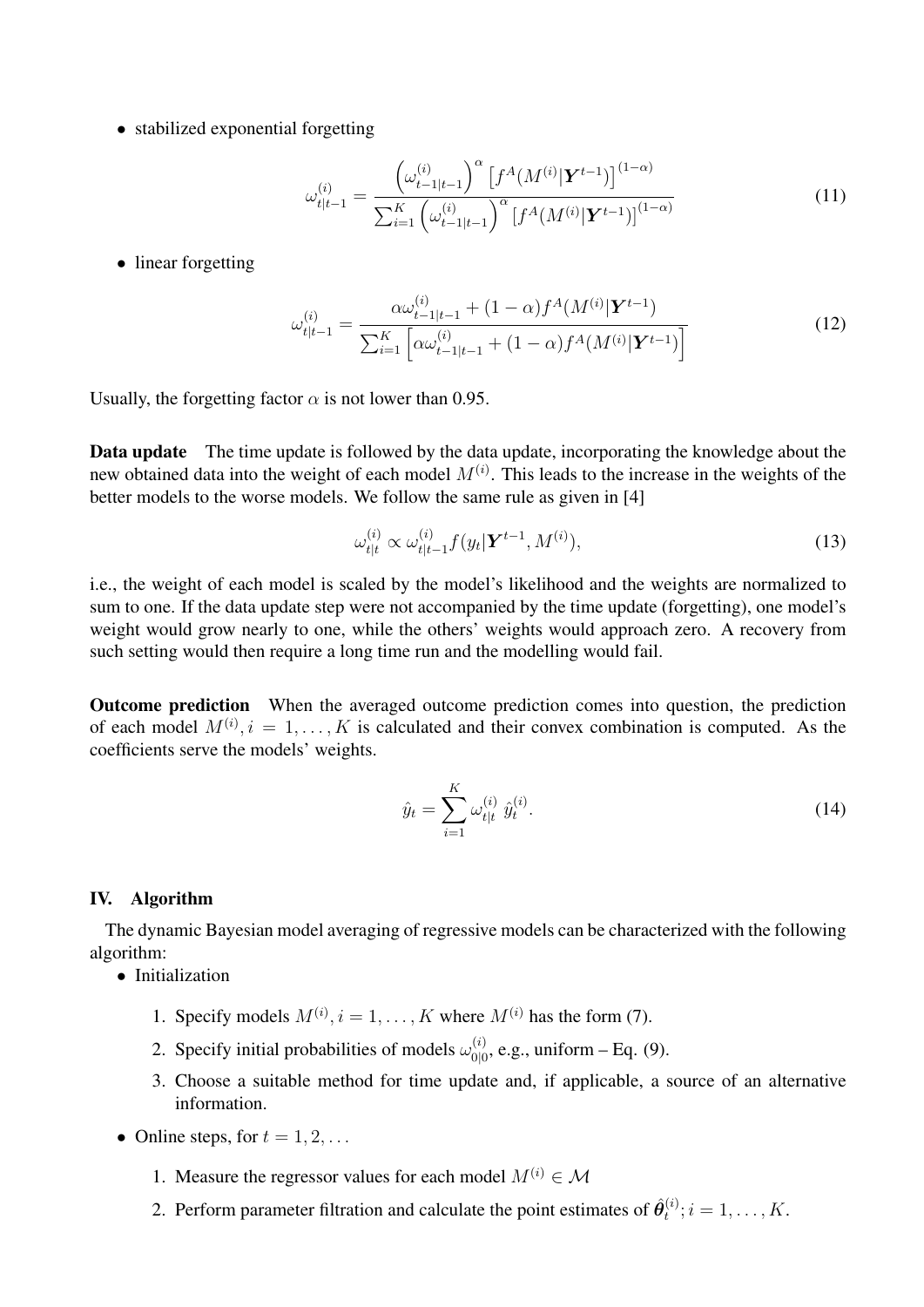3. Predict output of each model  $\hat{y}_t^{(i)}$  $t^{(i)}$ .

$$
\hat{y}_t = \sum_{i=1}^K \omega_{t|t}^{(i)} \hat{y}_t^{(i)}
$$
\n(15)

4. Perform the time update of weights of models  $\omega_{tt}^{(i)}$  $t_{t|t-1}^{(t)}$  – Eq. (11) or (12).

5. Perform the data update of weights of models  $\omega_{tt}^{(i)}$  $t_{t|t}^{(t)}$  – Eq. (13).

# V. Experimental verification

The experimental design is the following – we try to model a mixed time series of 300 samples, created as follows:

$$
y_t = 0.8x_t^{(1)} - 0.2 \qquad \text{for } t = (1, \dots, 100) \cup (201, \dots, 300), \tag{16}
$$

$$
y_t = 0.99x_t^{(2)} + 0.5 \qquad \text{for } t = 101, \dots, 200. \tag{17}
$$

where  $x^{(1)}$  and  $x^{(2)}$  are two different random series generated as random walks with zero mean and unit variance. The mixed output  $y$  was further corrupted by additive Gaussian white noise with zero mean and standard deviation 0.2.

The time series was modelled using two linear Gaussian models

$$
M^{(1)}: f(y|x^{(1)}, \theta_t^{(1)}), \tag{18}
$$

$$
M^{(2)}: f(y|x^{(2)}, \theta_t^{(2)}) \tag{19}
$$

where the parameters  $\theta_t^{(1)}$  $t_t^{(1)}$  and  $\theta_t^{(2)}$  were estimated with exponential forgetting with factor 0.99 [6, 7]. The reason for forgetting is justified by the need to eliminate invalid information acquired from data from that part of the series, where the particular model is not the true one. The models' weights were evolved with linear forgetting; as the source of alternative we used the discrete uniform distribution. To make the situation more real, we fed the models with delayed inputs – the delay was 15 steps.

The results are depicted in the Figures 1a and 1b and the statistics of the prediction errors are shown in Table 1. Apparently, the averaged model predicts with better results than any of the two single models itself. Furthermore, a switching between the two models is very fast.

| <b>Statistics of the error</b> | <b>Model 1</b> | <b>Model 2</b> | <b>Averaged model</b> |
|--------------------------------|----------------|----------------|-----------------------|
| Mean                           | 0.04           | 2.73           | 0.59                  |
| Median                         | 0.37           | 1.59           | 0.35                  |
| Variance                       | 8.15           | 16.03          | 1.89                  |
| Max. negative error            | $-8.77$        | $-4.36$        | $-3.03$               |
| Max. positive error            | 6.43           | 12.57          | 4.89                  |

Table 1: Prediction errors statistics

# VI. Conclusion and future work

A method for online Bayesian model averaging of regression models was discussed. We first introduced the static approach known as the Bayesian model averaging and then derived its recursive variant for input-output regressive models. It allows to mix together outputs of a set of regression models, regardless on the prior knowledge which is the true one at the moment. The impact of the models on